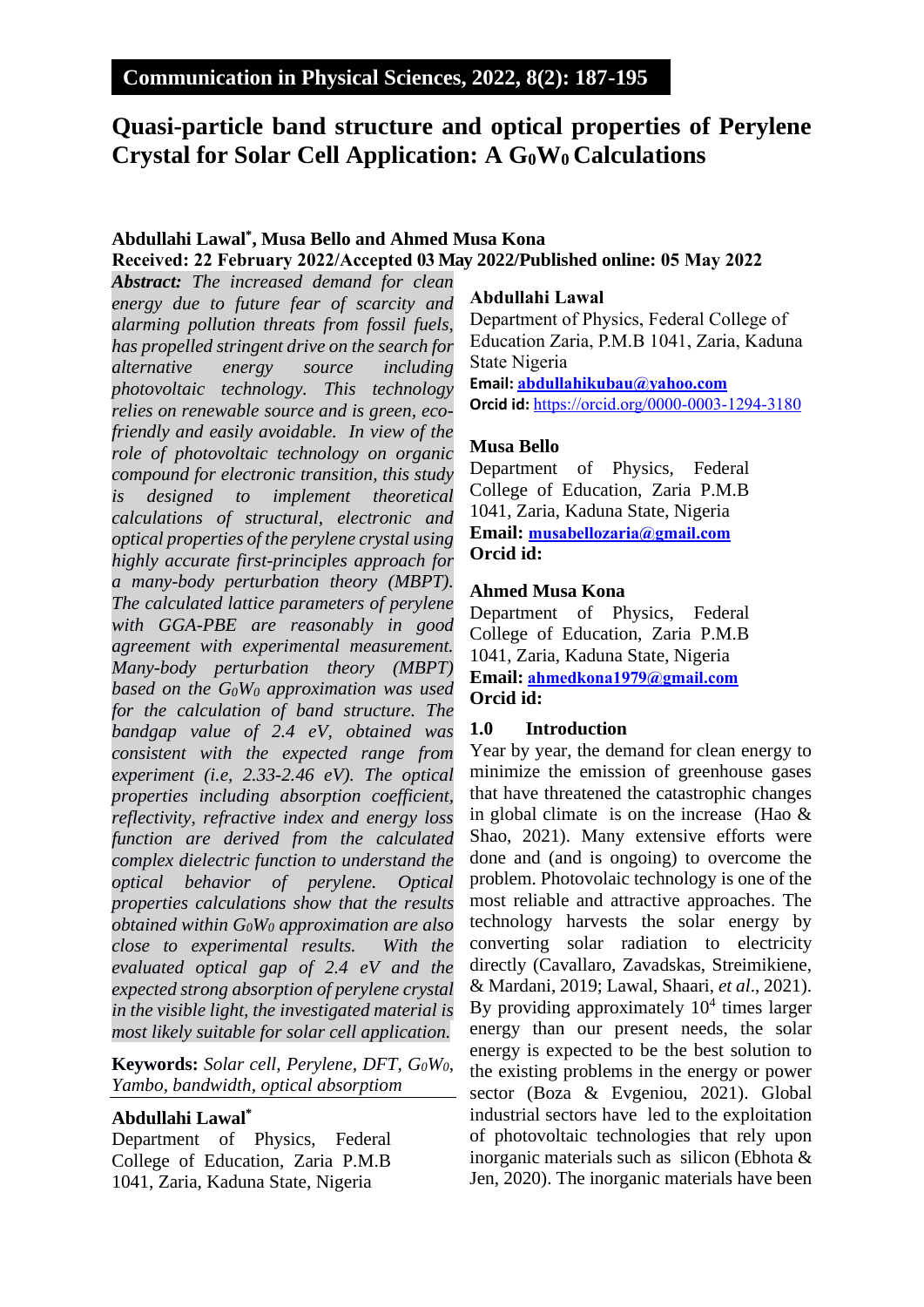proved to perform well in photovoltaic device (Noel *et al*., 2014). However, several disadvantages in terms of high cost and limited resources have sparked the interest among researchers to explore and investigate the replacement for the material (Kiran, Preethi, & Kumar, 2022; Noel *et al.*, 2014). Therefore, current research attention is focussed on the application of organic materials as solar cells in photovoltaic applications. By offering some advantages such as; low cost, light, flexible, thin, available in abundance, sustainable, and others. Organic photovoltaic (OPV) application has received extraordinary scientific and industrial attention recently. One of the organic materials that have attracted the attention of both the academic and the industrial community for photovoltaic application is perylene crystal, due to its nature and physical properties such as high stability, high solubility, high efficiency and other factors that enhance its suitable as an electron acceptor material. (Lai *et al.*, 2015). Its polycyclic hydrocarbon construction with the conjunction of single and double bonds points out the presence of high charge population in it, which is accurately attributed to the presence of weak  $\pi$ −π interaction within the perylene crystal structure (Kumagai *et al*., 2022). The history of perylene crystal structure was pioneered by Donaldson, Robertson and White (1953) . However, the accuracy of the two bonds connecting the two naphthalene nuclei was not well resolved. Hence several years later, the exact values of the two connector bonds were finally found to be longer  $(1.50 \text{ Å})$  from the actual value of the expected molecular symmetry (Camerman & Trotter, 1964). The molecular crystal of perylene has earnestly been studied either through α or β crystalline phase and has shown its electronic potential as an active material for OPV as it can be seen through its outstanding properties in several studies (Lane *et al*., 2000; Sugiyasu, Fujita, & Shinkai, 2004). Yiding Lai *et al*. (2015), concluded the shape of the crystals must be taken into account, as different shapes of perylene crystals can realistically affect the findings as shown in

some perylene UV−vis absorption spectra. Rapid inventions and findings on perylene crystal have existed starting in 2007, with the discovery of Di-indeno perylene (DIP) by Michael A. Heinrich *et al*. (2007). DIP crystal structure compromised with a different arrangement of molecules leads to different behavior of photons and electrons, and consequently, different outcomes were observed. The relation of the building block of molecules up to organic molecular crystal is predicted to influence the system performance. Hence, it is important to evaluate the relations of molecule-crystal. According to Liao *et al.* (2014), most of organic molecular crystals are structuredependent, although the relationship may be not be easily explored or computed in the gas or condensed phases. Hence, most of the relation still remains elusive. This suggests theoretical approach is preferable in order to evaluate the respective study. Therefore, in order to attain its respective properties, a comprehensive investigation on the structure, electronic and optical properties are needed. In this regard, the use of first-principles approach in performing virtual experiment may lead to a cheaper experiment and shorter developmental cycle. First-principles calculation based on density functional theory (DFT) are intensely used by the theoretical researchers to solve the complex problems. However, electronic band gap and optical gap are usually underestimated within such method. Hence, to overcome this inconsistency between DFT calculation and experimental results, one-particle Green's function based on many-body perturbation theory (MBPT) within non-self-consistent  $GW$  approach (one-shot  $G_0W_0$  approximation) is one of the most reliable and cheapest method for computing quasiparticle (QP) band structure/bandgap closer to the experimental value. In this work, structural, electronic and optical properties of Perylene are performed within the framework of DFT in combination of  $G_0W_0$  approximation as implemented in Quantum Espresso and YAMBO codes.

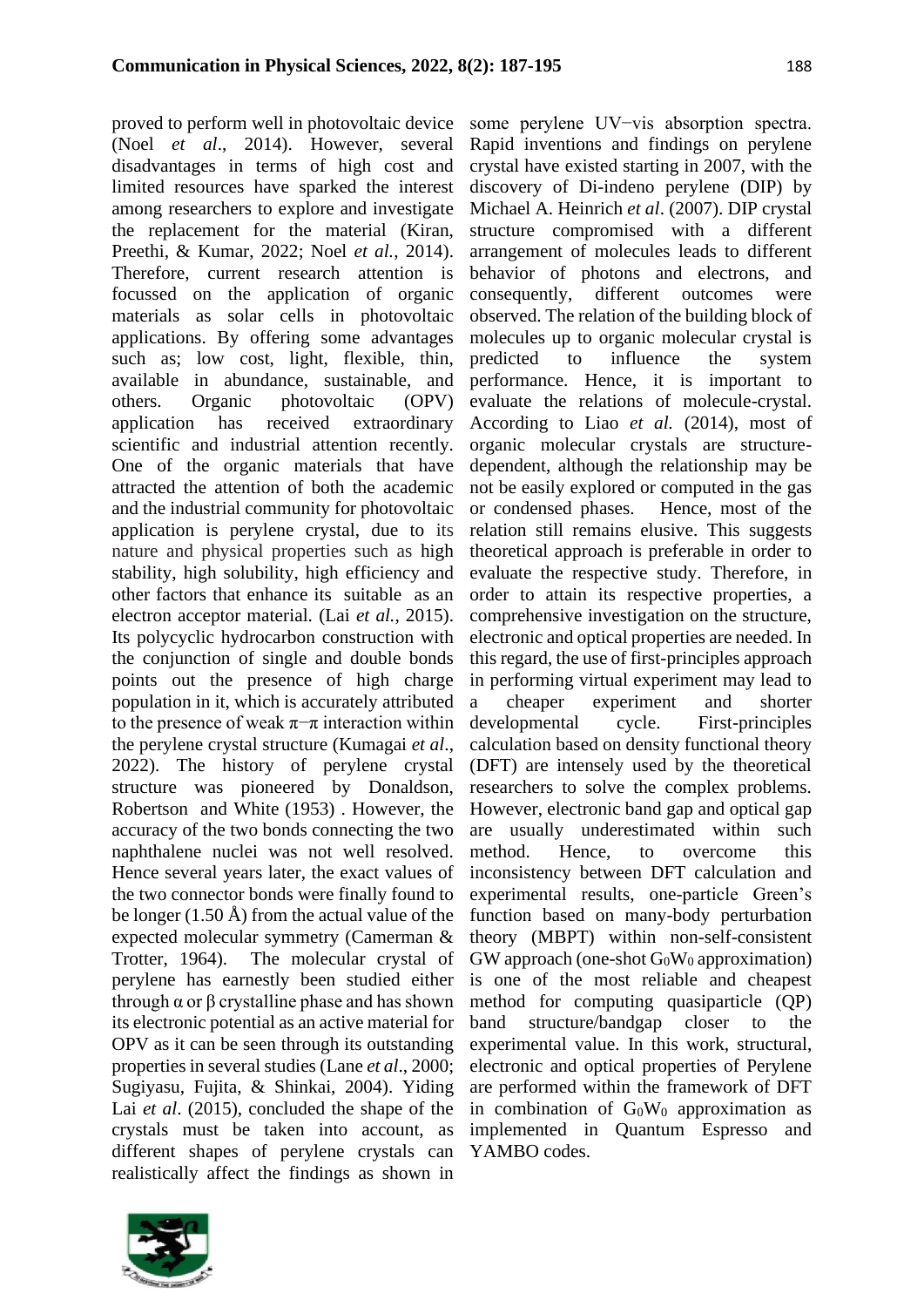#### **2.0 Computational details**

In this work, all calculations were performed with Quantum Espresso (Giannozzi *et al*., 2009) and YAMBO (Marini, Hogan, Grüning, & Varsano, 2009) simulation codes. Quantum Espresso (QE) is a software for materials modelling and electronic structure calculations based on pseudopotential DFT formalism (Giannozzi *et al*., 2017). Also, QE interface with YAMBO was used for excided state calculation using DFT results as its input. Yambo simulation package is a code designed for calculating quasi-particle (QP) energies and optical properties within many-body perturbation theory (MBPT) (Lawal, Shaari, Ahmed, & Jarkoni, 2017; Sangalli *et al*., 2019). Quasi-particle energies were calculated within the one-shot  $G_0W_0$  approximation. The optical absorption spectra were computed with YAMBO code. Yambo code is chosen in this study because of known accuracy for band structure and optical properties calculations. Accuracy in band gaps with this approach with experimental measurements is due to manybody perturbation theory (MBPT) by the QP concept. Optical properties calculations using Yambo code for a number of systems in several studies show high accuracy approaching experimental values. Electronic structure and optical properties of perylene crystal calculations were performed based on Pseudopotential plane-wave method. Perdew-Burke-Ernzerh of generalized gradient approximation (PBE-GGA) exchangecorrelation potential is used for lattice dynamics of perylene crystal (Perdew, Burke, & Ernzerhof, 1996) Norm-conserving pseudopotential were used in modelling interaction between ionic core potential and electron of H and N atoms. The Brillouin zone integration was performed using Monkhorst-Pack grid of k-points grids for structural and band structure calculations. 70 Ry cut-offs energy of the plane-wave basis set was used to expand the wave functions and 450 Ry for charge density. Quasiparticle band structure and optical properties of perylenecrystal were calculated by  $G_0W_0$  approximation for the self-energy operator. Specifically, frequency dependence of the dielectric matrix was



treated by single one shot  $G_0W_0$ approximation via Godby-Needs plasmon pole model. In the one-shot calculations, Converged results attained by kinetic energy cut-offs of 24 Ry for screening dielectric function with 2000 bands.

## **3.0 Results and discussions**

## *3.1 Structural properties of perylene*

Geometrical relaxation is the first step in any first-principles calculation to avoid a certain error for accurate predictions of other quantities such as electronic band gap and optical spectra. Computationally, geometry optimization is a process whereby atomic coordinates and cell parameters are adjusted, so that the total energy of the structure is minimized to the most stable state and gradient approaching zero. Complete optimization processes will provide a stable geometry. In the perylene study, a crystal of Di-indenoperylene (DIP) has been chosen to represent the crystal of perylene. Figure 1 shows the schematic diagram of perylene crystal in the primitive-centered monoclinic lattice with space group of P21/c. Perylene crystal contained 64 carbon atoms and 32 hydrogen atoms. The obtained lattice parameters of perylene crystal with GGA-PBE were found to be a =  $7.1709\text{\AA}$ , b = 8.5496Å, c = 16.7981Å with an angle of  $\beta$  = 92.416°. These values are found to be agreed well with the previous studies (Heinrich *et al.*, 2007).



**Fig. 1: Graphical view of DIP single crystal of perylene where grey and white balls represent carbon and hydrogen atoms**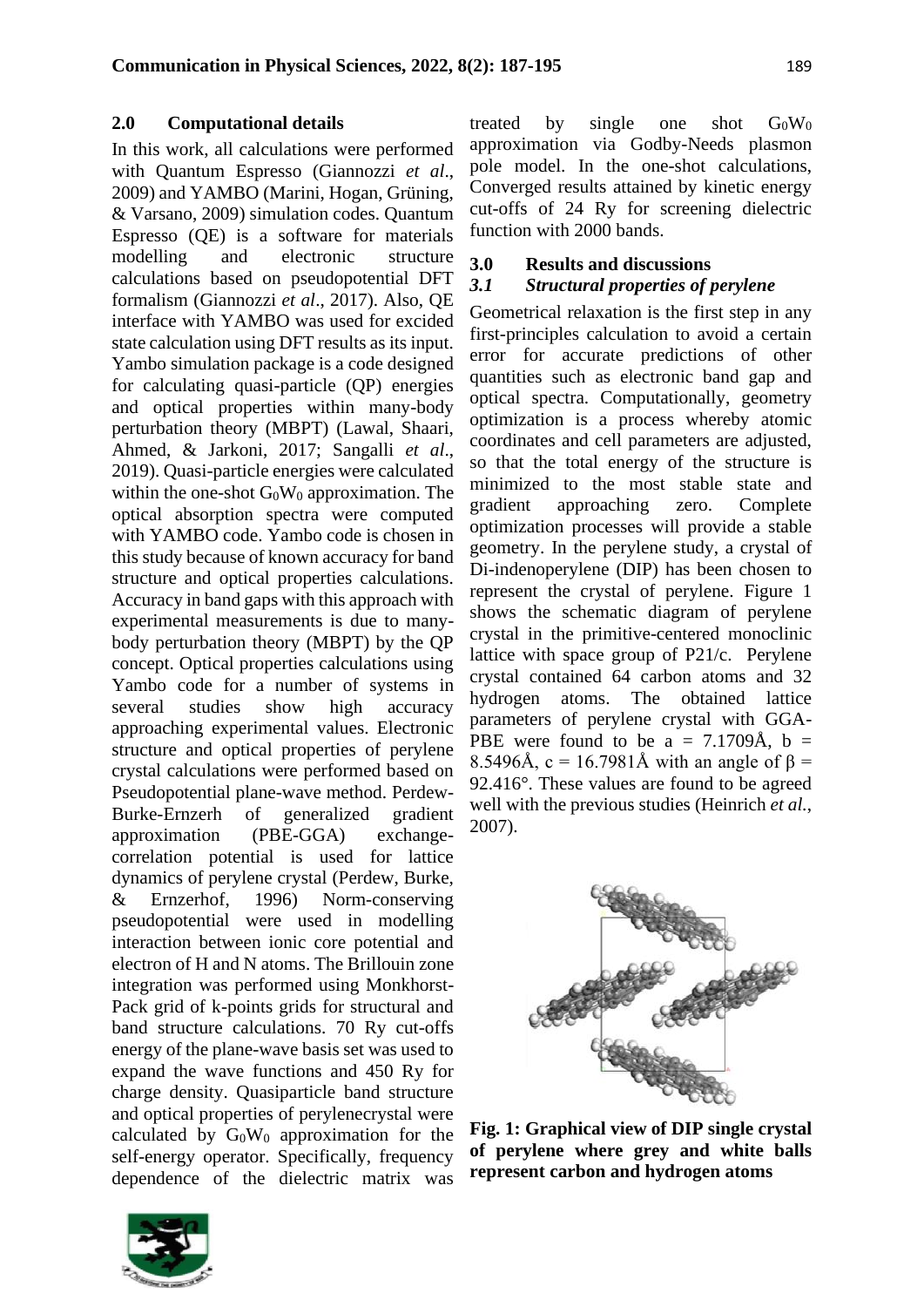#### *3.1 Electronic properties of perylene*

Electronic properties play important role in describing the performance of OPV materials. Electronic properties are mostly determined by the energy gap between conduction and valence band. The energy gap will indicate the tendency for an electron to move from the highest occupied molecular orbital (HOMO) to the lowest occupied molecular orbital (LUMO) and thus energetic difference of the material (Eddy and Ita, 2011a-b). Firstly, at DFT within PBE and GW within  $G_0W_0$  levels, we calculated the band structure, density of state (DOS) and partial density of state (PDOS) of perylene crystal using QUANTUM ESPRESSO (Giannozzi et al., 2009) and YAMBO (Marini *et al*., 2009) simulation packages. The electronic band structure plots along high-symmetry points Z→Γ→Ψ→A→B→Δ→E→X of the first Brillouin zone, setting Fermi energy level at 0 eV on the energy scale are presented in Figure 2. PBE exchange-correlation potentials are chosen over LDA because in several cases GGA-PBE gives more reliable and accurate results for DFT electronic properties calculation (Balesa, Lawal, Dalhatu, Idris, & Bello, 2021). For band structure calculations within PBE, the energy separation between the bottom of the conduction band and the top of valence band occurred at the Γ point, indicating that perylene is a direct band gap material with 1.3 eV energy gap, which is lower than the experimental value. However, to overcome the discrepancy from the DFT calculations (within GGA exchangecorrelation potentials) and established experimental results, we further performed G0W<sup>0</sup> calculation. It can be seen from the results that the inclusion of GW self-energy corrections, improve the the direct bandgap to 1.3 eV at Γ point calculated within GGA-PBE is corrected by bringing its value to 2.4 eV which is in good agreement with experimental value of 2.33-2.46 eV (Feng & Chen, 2005; Filapek, Matussek, Szlapa, Kula, & Pająk, 2016) as well. The calculated electronic band gaps of perylene crystal along with previous first-principles calculations and



experimental data are presented in Table 1. Henceforth the fundamental band gap obtained with  $G_0W_0$  agrees well with experimental results. Our calculation pointed out that  $G_0W_0$  approximation on top of DFT provides an accurate prediction of the band structure. This energy gap value could be interesting for technological applications particulary solar cell.



**Fig. 3: Band structure of Perylene crystal** 

#### *3.2 Optical properties of perylene*

Generally, investigating optical properties plays a crucial role in understanding the optoelectronic behaviour of any material. From the comprehensive literature review, it is found that the exploration of the optical features relating to the perylene crystal is scarcely studied. To complete the study on the optoelectronic properties in addition to electronic properties, comprehensive studies are presented on the optical properties of the investigated compound by employing a method that give results in agreement with experimental measurement. In this paper, we have calculated the optical parameters using Yambo package and those based on on  $G_0W_0$ approximation. The optical parameters investigated in this paper were real  $\varepsilon_1(\omega)$  and imaginary $\varepsilon_2(\omega)$  parts of frequency-dependent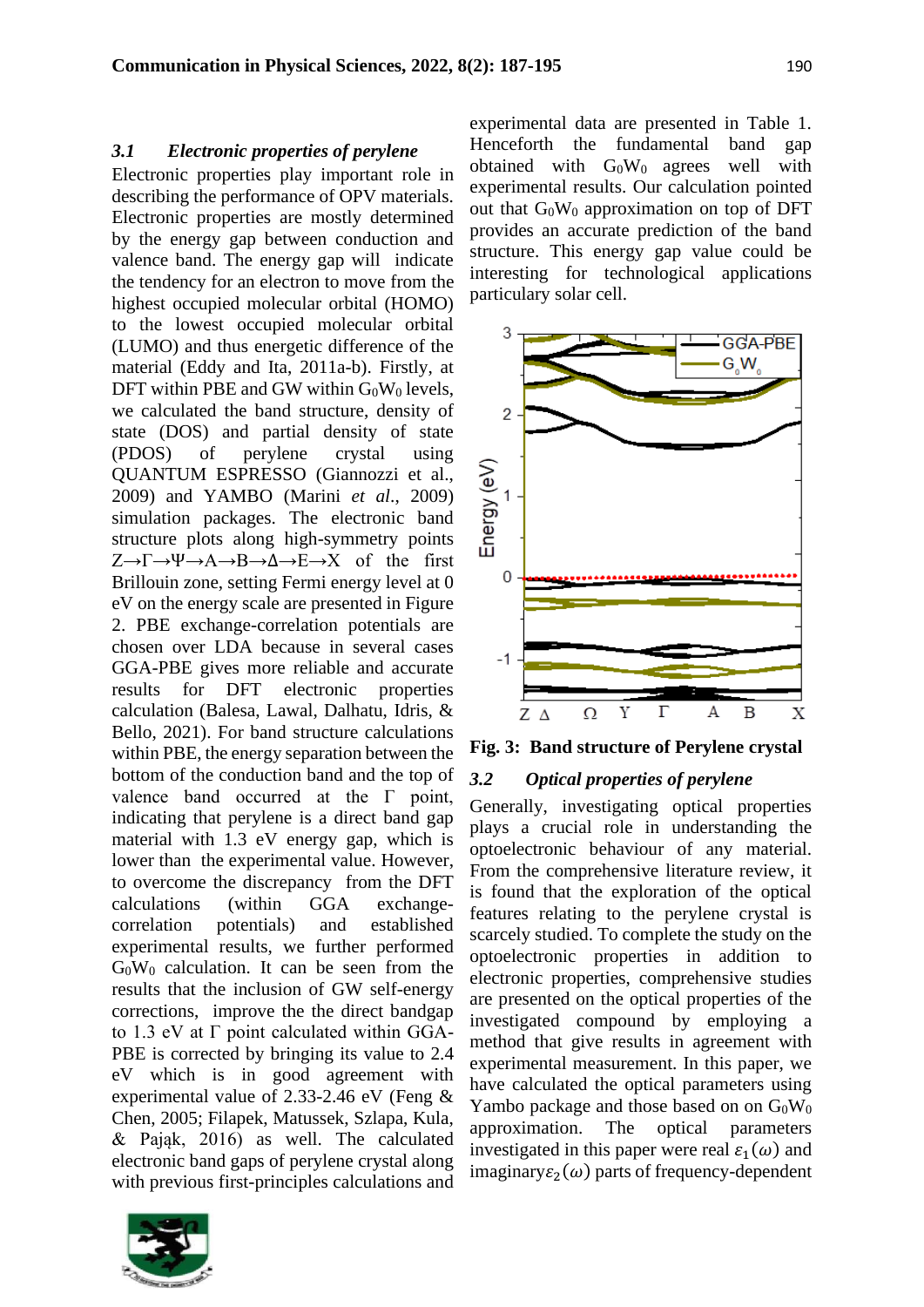dielectric, reflectivity, refractive index, *n*, absorption coefficient,  $\alpha$  and electron energy loss spectrum (EELS). The calculated optical parameters are shown in Figs. 3, 4 and 5. Fig. 3 shows the real and imaginary part of the frequency dependent dielectric function for perylene crystal. The real part of the dielectric function describes how much material has been polarized as a result of induced electric dipole creation by an external field, and the imaginary part defines how much material ability is for the absorption of photon energy. The obtained value for the real part of the dielectric function at 0 eV is  $\varepsilon(0) = 4.92$ . Conversely, this value is a significant parameter that could be also used to obtain the energy band gap value of perylene by Penn Model relation  $\varepsilon_1(0) \approx (\hbar \omega_p / E_g)^2 + 1$ (Penn, 1962). Using plasma energy  $\hbar \omega_p$  and the value of  $\varepsilon_1(0)$ , the value of energy gap of the title material can be calculated by using Penn expression. This value suggested that perylene crystal has huge potential to play the role as electron acceptor material due to the

higher dielectric constant value which indirectly resulting to higher capability in conducting and transporting the electrons. The calculated  $\varepsilon_2(\omega)$  with  $G_0W_0$  show an absorption edge sometimes called optical gap at 2.4 eV, this value is related to QP band gap due to inter-band transition between conduction band minimum and valence band maximum states along  $\Gamma \rightarrow \Gamma$  direction. The calculated optical gap is in good agreement with experimental value (Mizoguchi, Kano, & Wada, 2003; Zhou, Tajima, Yang, & Hashimoto, 2010). This point splits the conduction band maximum and valence band minimum (Lawal, Koma, & Godfrey, 2021; Lawal et al., 2017). The highest peak was observed at 2.91 eV indicating that perylene is a promising candidate for optoelectronic applications. The results of the imaginary part of the dielectric function indicated that perylene crystal has strong absorption behaviour in the visible light frequency, which depicts its suitability for solar cell applications.



**Fig. 3: Graph of (a) real part of dielectric function versus energy (b) imaginary part of dielectric function versus the energy of perylene crystal** 

Fig. 4 (a) and (b) show the energy dependence of absorption coefficient and refractive index. For photovoltaic applications, it is important to use a material with a suitable bandgap having a large absorption coefficient (Radzwan *et al*., 2020). When light rays strike the surface of a material, some part of its energy is reflected while some are transferred to the surface of the material. This transfer of energy to the surface is called Absorption of

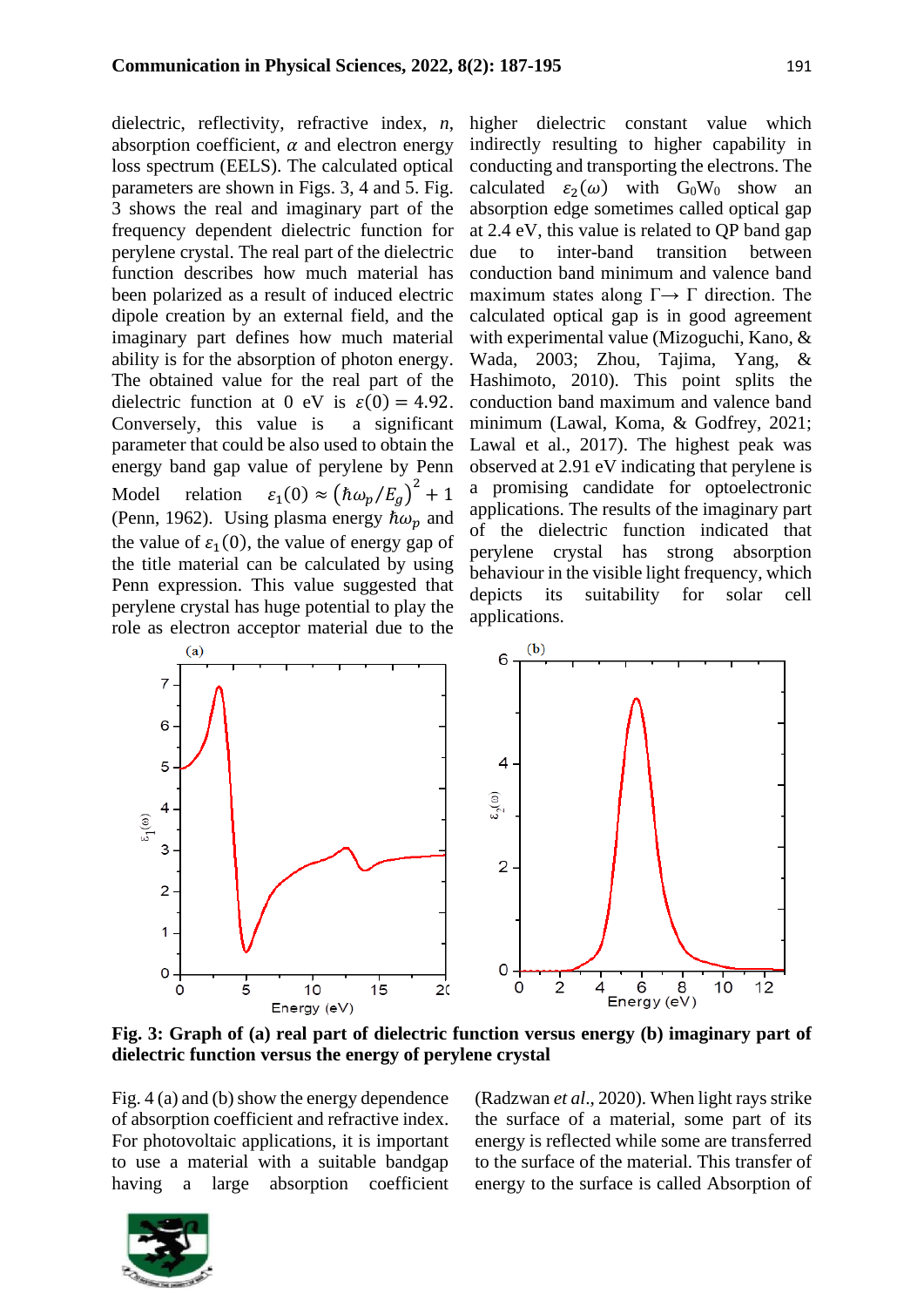light and it is represented in term of absorption coefficient α(*ω*). The graph for the variation of the absorption coefficient as a function of photon energy is presented in Fig. 3(a). From this graph, it is evident that perylene crystal has a good absorption coefficient in the visible light wavelengths. Since perylene crystal shows a good absorption coefficient in the visible light wavelengths, it is anticipated that the title material can be used as an absorbing layer for solar cell. The curves of refractive index n(*ω*) in Fig. 3 (b) is similar to the real part of the dielectric function  $\varepsilon_1(\omega)$  which is in accordance with the established theory (Fox, 2002). The value of static refraction index was found to be 2.07.



**Fig. 4: Graphs of (a) absorption coefficient (b) refractive index,** *n* **of perylene crystal**

Fig. 5 (a) and (b) show a graph of reflectivity and electron loss function (EEL) of perylene crystal**.** The reflectivity, *R*(*ω*) is one of the parameters that can be predicted from optical calculations. Reflectivity is the ratio of reflected photon energy from the surface to the photon energy incident on the surface (Shi, Pan, Zhang, & Yakobson, 2013). The reflectivity of perylene crystal is depicted in Fig. 5(a). Overall, the behavior of the reflectivity is maximum below 5 eV which makes the material suitable for applications in the visible and ultraviolet regions. The maximum reflectivity is due to the transitions among different energy bands. Reflectivity results reveal that perylene is mostly transmitted in the ultraviolet (UV) region because of small reflectance. Electron energy



loss (EELs) functions is a tool that describes the loss in energy of a fast-moving electron in material from the top of a valence band to the bottom of a conduction band.. The energy loss function  $-Im[1/\epsilon(\omega)]$  gives the energy loss of fast moving electrons in solids (Radzwan *et al*., 2020). The graph of energy loss function is represented in Figure 5(b). This graph gives us information about the loss in energy of the absorbed spectrum. The prominent peaks were found to be at 11.1. The sharp maxima peak in the energy loss function spectra represents the characteristics of plasma oscillations and this appears at a particular frequency called screened plasma frequency  $\omega_p$ . At this point of energy, the real part of the dielectric function goes to zero indicating a rapid reduction in reflectance.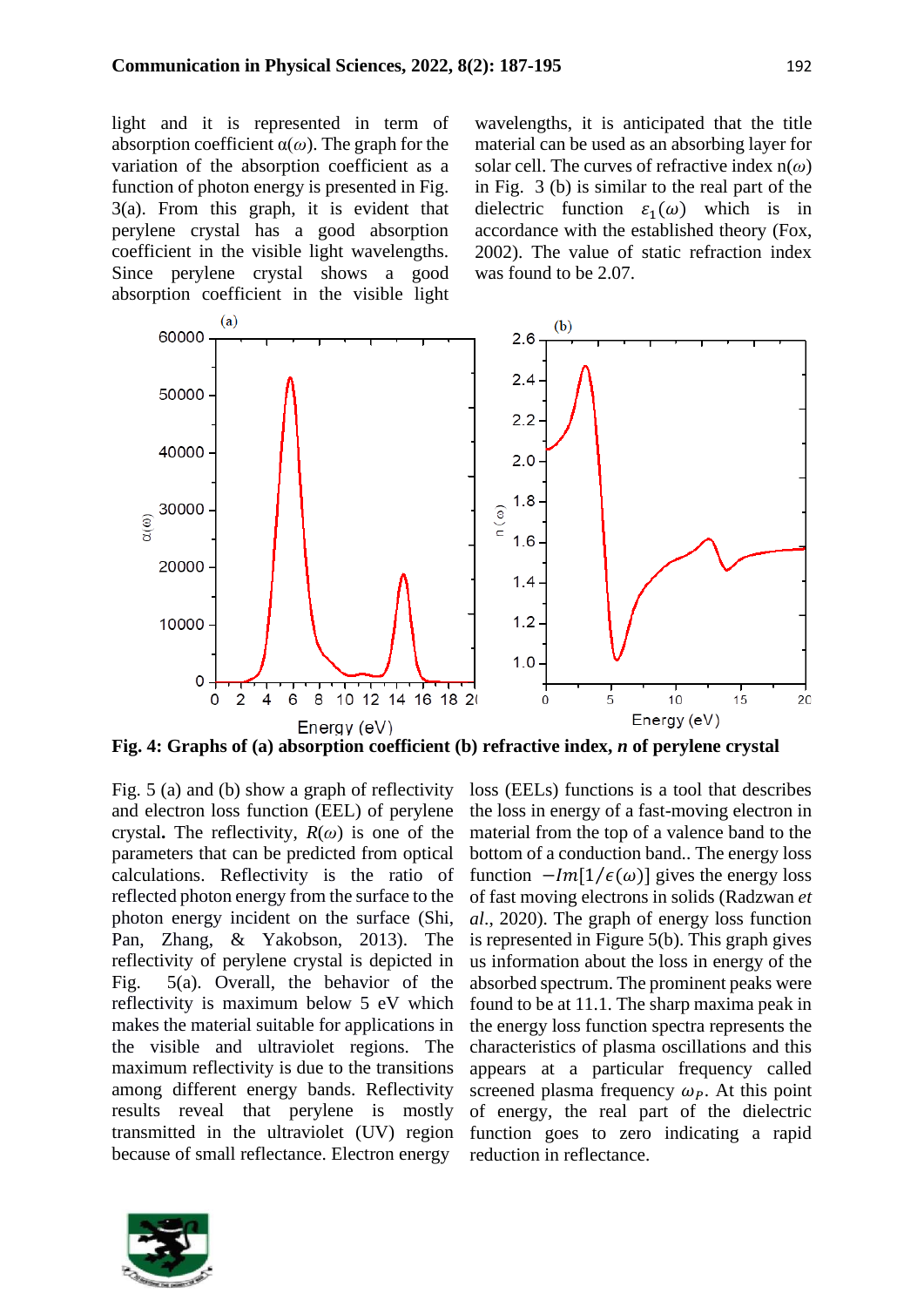

**Fig. 4: Graphs of (a) reflectivity (b) Electron Loss function of perylene crystal**

## **4.0 Conclusion**

In conclusion, we have presented the structural, electronic and optical properties of perylene crystal. Highly accurate firstprinciples calculations as implemented in quantum Espresso and Yambo code were adopted. The calculated structural parameter with GGA-PBE exchange-correlation functionals are reasonably close to experimental results. The investigated electronic band structure reveals that perylene crystal is direct bandgap material. Our calculation pointed out that  $G_0W_0$ approximation on top of DFT provides an accurate prediction of the band structure. We found the band gap value of perylene crystal with highly accurate method to be 2.4 eV and this value is consistent with experimental data. In addition to electronic properties, optical parameters are performed by evaluating frequency dependent dielectric function via random phase approximation (RPA) based on G0W0. Optical properties calculation show that the results attained with  $G_0W_0+RPA$  are in good agreement with available experimental measurement. Interestingly, optical gap of 2.4 eV and strong absorption of perylene in the visible light wavelength revealed that the material under investigation is suitable for solar cell applications. Hence, we have come to a conclusion that Perylene

crystal is more compatible to serve as a new active material for applications in the OPV system.

## **5.0 References**

- Balesa, B. A., Lawal, A., Dalhatu, S. A., Idris, B., & Bello, M. (2021). First Principles Calculations of Structural, Electronic and Optical Properties of Nitrogen-Doped Titanium Dioxide for Solar Cells Application. *Communication in Physical Sciences, 7*, 4, pp. 278-2884).
- Boza, P., & Evgeniou, T. (2021). Artificial intelligence to support the integration of variable renewable energy sources to the power system. *Applied Energy, 290*, 116754,

doi.org/10.1016/j.apenergy.2021.116754 .

- Camerman, A. t., & Trotter, J. (1964). *The crystal and molecular structure of perylene.* Paper presented at the Proceedings of the Royal Society of London A: Mathematical, Physical and Engineering Sciences, doi.org/10.1098/rspa.1964.0094.
- Cavallaro, F., Zavadskas, E. K., Streimikiene, D., & Mardani, A. (2019). Assessment of concentrated solar power (CSP) technologies based on a modified intuitionistic fuzzy topsis and trigonometric entropy weights.

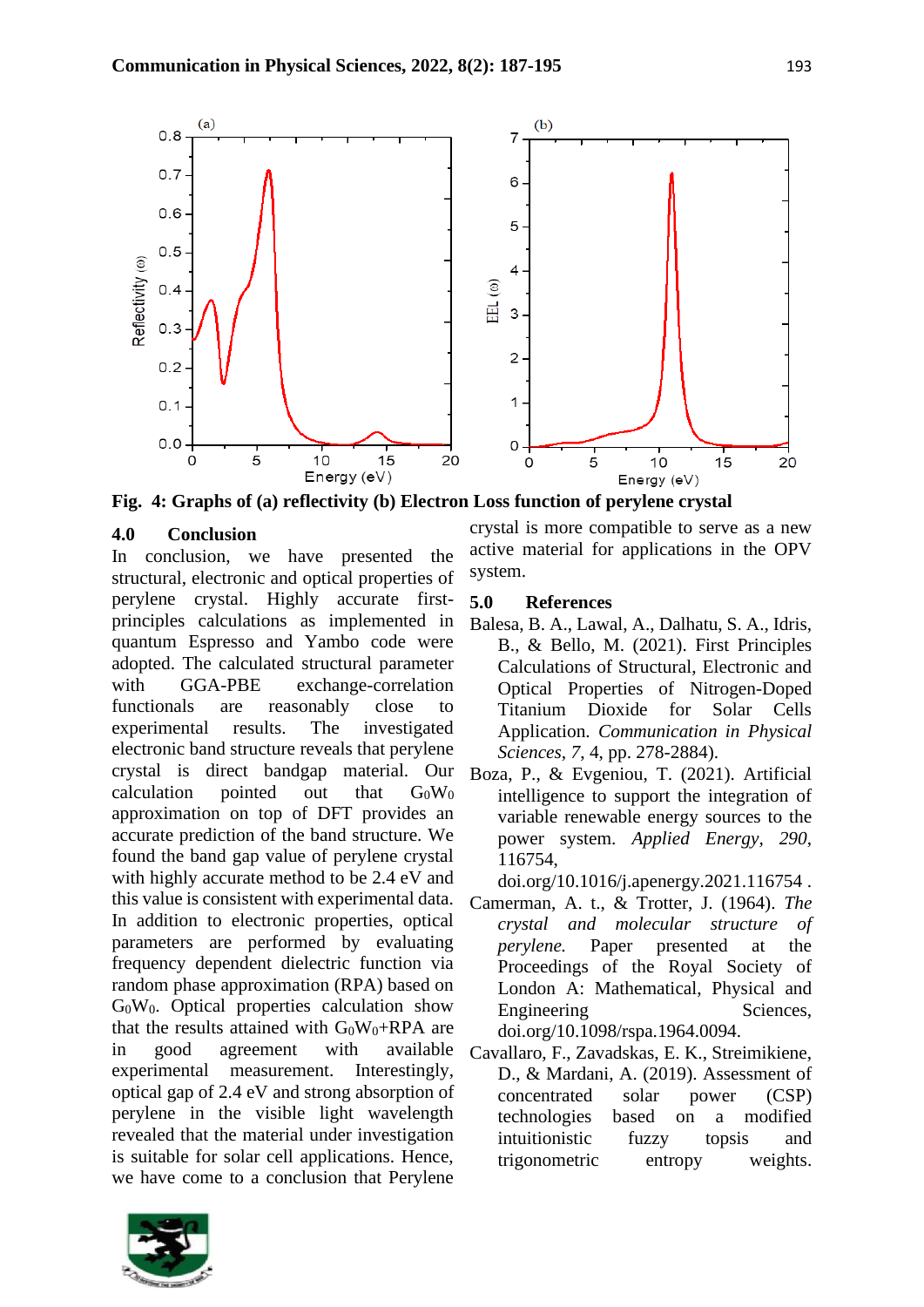*Technological Forecasting and Social Change, 140*, pp. 258-270.

- Ebhota, W. S., & Jen, T.-C. (2020). Fossil fuels environmental challenges and the role of solar photovoltaic technology advances in fast tracking hybrid renewable energy system. *International Journal of Precision Engineering and Manufacturing-Green Technology, 7*, 1, pp. 97-117.
- Eddy, N. O. & Ita, B. I. (2011a). Experimental and theoretical studies on the inhibition potentials of some derivatives of cyclopenta-1,3-diene. International Journal of Quantum Chemistry 111, 14, pp.3456-3473.

https://doi.org/10.1002/qua.22762.

- Eddy, N. O. & Ita, B. I. (2011b). Theoretical and experimental studies on the inhibition potentials of aromatic oxaldehydes for the corrosion of mild steel in 0.1 M HCl. Journal of Molecular Modeling 17, pp. 633-647, doi:10.1007/s00894-010-0749.
- Feng, L., & Chen, Z. (2005). Synthesis and photoluminescent properties of polymer containing perylene and fluorene units. *Polymer, 46*, 11, pp. 3952-3956.
- Filapek, M., Matussek, M., Szlapa, A., Kula, S., & Pająk, M. (2016). The influence of experimental conditions and intermolecular interaction on the band gap determination. Case study of perylene derivatives. *Electrochimica Acta, 216*, pp. 449-456.
- Fox, M. (2002). Optical properties of Solids-AAPT. In: Cambridge University Press New York, doi.org/10.1119/1.1691372.
- Giannozzi, P., Andreussi, O., Brumme, T., Bunau, O., Nardelli, M. B., Calandra, M., Cococcioni, M. (2017). Advanced capabilities for materials modelling with Quantum ESPRESSO. *Journal of physics: Condensed matter, 29*, 46, 465901, doi.org/10.1088/1361-648X/aa8f79.
- Giannozzi, P., Baroni, S., Bonini, N., Calandra, M., Car, R., Cavazzoni, C., Dabo, I. (2009). OUANTUM ESPRESSO: a modular and open-source software project for quantum simulations

of materials. *Journal of physics: Condensed matter, 21*, 39, 395502, doi.org/10.1088/0953-8984/21/39/395502

- Hao, F., & Shao, W. (2021). What really drives the deployment of renewable energy? A global assessment of 118 countries. *Energy Research & Social Science,* 72, 101880, doi.org/10.1016/j.erss.2020.101880 .
- Heinrich, M. A., Pflaum, J., Tripathi, A. K., Frey, W., Steigerwald, M. L., & Siegrist, T. (2007). Enantiotropic polymorphism in di-indenoperylene. *The Journal of Physical Chemistry C, 111*, 51, pp. 18878- 18881.
- Kiran, K. S., Preethi, V., & Kumar, S. (2022). A brief review of organic solar cells and materials involved in its fabrication. *Materials Today: Proceedings, doi.org/10.1016/j.matpr.2022.02.205* .
- Kumagai, S., Ishii, H., Watanabe, G., Yu, C. P., Watanabe, S., Takeya, J., & Okamoto, T. (2022). Nitrogen-Containing Perylene Diimides: Molecular Design, Robust Aggregated Structures, and Advances in n-Type Organic Semiconductors. *Accounts of Chemical Research, 55*, 5, pp. 660-672.
- Lai, Y., Li, H., Pan, J., Guo, J., Kang, L., & Cao, Z. (2015). Synthesis of Ultrathin Nanosheets of Perylene. *Crystal Growth & Design, 15*, 3, pp. 1011-1016.
- diimide and carbazole-fluorene Lane, P., Rostalski, J., Giebeler, C., Martin, S., Bradley, D., & Meissner, D. (2000). Electroabsorption studies of phthalocyanine/perylene solar cells. *Solar Energy Materials and Solar Cells, 63*, 1, pp. 3-13.
	- Lawal, A., Koma, A. M., & Godfrey, L. D. (2021). *Many-body effects of Cu-Phthalocyanine crystal for Solar Cell application.* Paper presented at the IOP Conference Series: Earth and Environmental Science, doi.org/10.1088/1755- 1315/730/1/012021.
	- Lawal, A., Shaari, A., Ahmed, R., & Jarkoni, N. (2017). Sb2Te3 crystal a potential absorber material for broadband